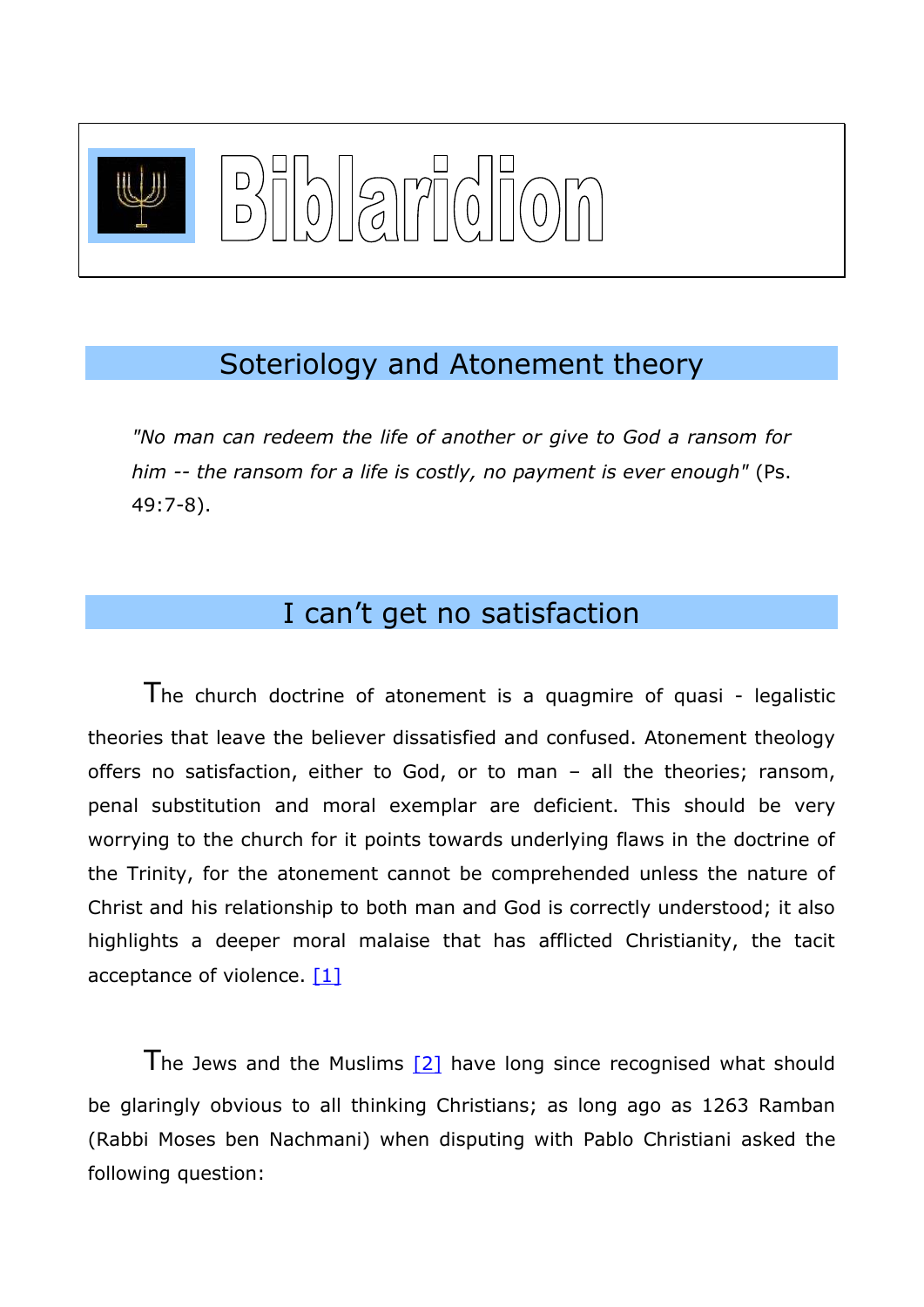*"And how stands it with your assumption that your Messiah redeemed the world from original sin? The penalties decreed for that sin still exist. Women still suffer pain in childbirth; in the sweat of the brow must the ground be ploughed, and Death still thins the hosts of the living-evils which, according to your construction of the Bible, result only from original sin."*

<span id="page-1-0"></span> $I$  expect that Ramban is still waiting for an answer. Moreover, if put into practice the absurdity of the innocent being punished in order to forgive the guilty would soon cause outcry against the criminal justice system.  $[3]$  The notion of paying a "ransom" to the "devil" has also been rejected, and rightly so, for we might as well cut out the "middleman" altogether if God himself is beholden to the devil. The important question posed by Weaver remains unanswered, *"who benefits from Jesus' death; God, the "devil", or man?* Is the atonement necessary to repay a debt owed to God's law; to legalistically correct the debt incurred by original sin, or is it for the satisfaction of God's honour? The answer from scripture is perfectly clear – it is neither to repay debt, nor to satisfy honour, or to correct for original sin, **but in order to save man and is motivated by love.**

*"For God so loved the world, that he gave his only begotten Son, that whosoever believeth in him should not perish, but have everlasting life."* (John 3:16)

<span id="page-1-1"></span>A **free gift** has nothing to do with debt, honor or legalism – God's love towards his creature is the motivating force behind his dealings with man – **not divine wrath.** [\[4\]](#page-11-2) To answer Weaver's question; man benefits from Jesus' death – God only benefits if that love becomes reciprocal.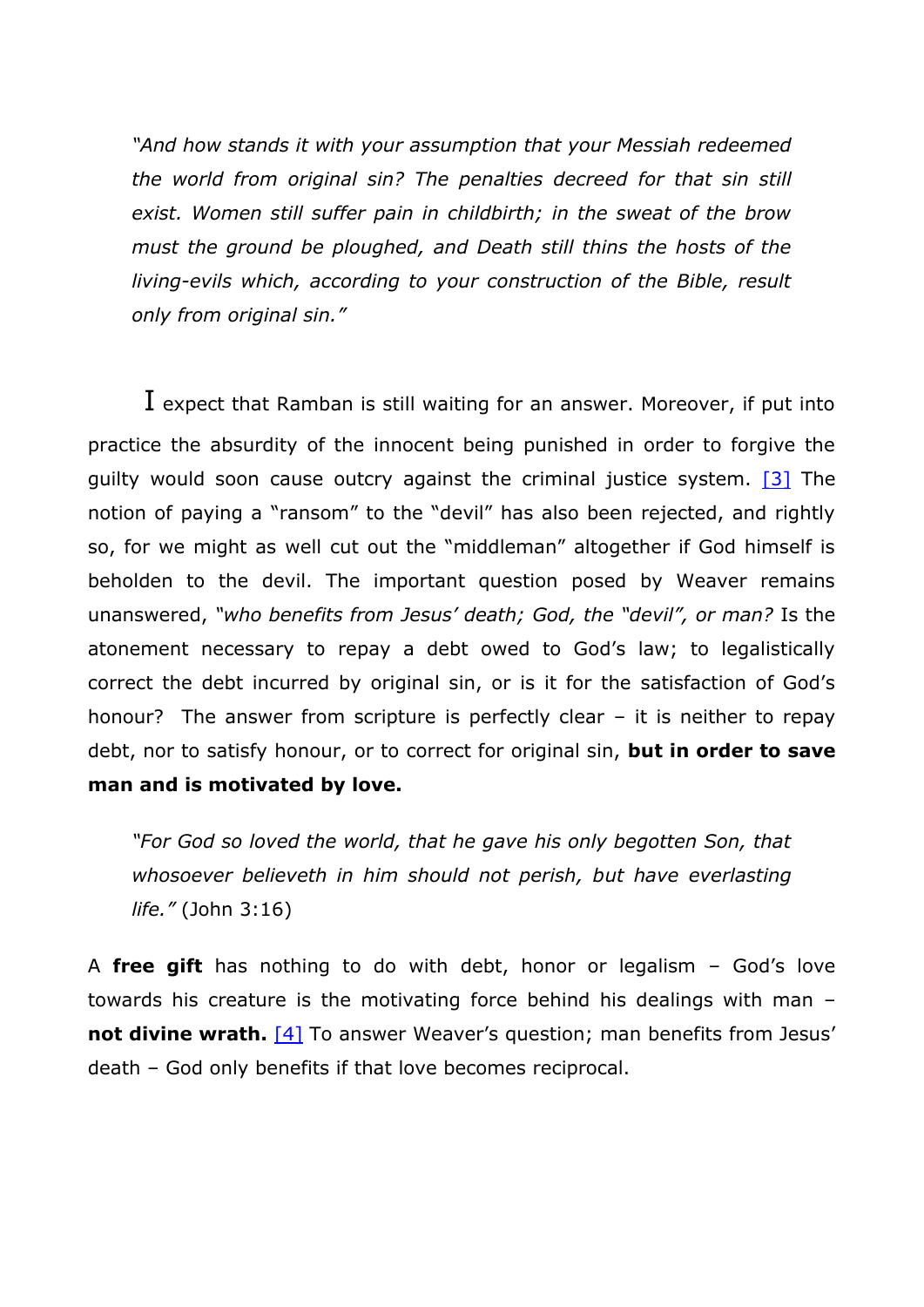# Forgiveness of Sin?

If nothing else, the law taught that man required constant forgiveness in order to maintain any semblance of a relationship with God. Without divine intervention man remains alienated during his lifetime until he faces the final cutting off – death. Death is more than a retributive punishment; it is the natural consequence of being in a wrong relationship with God all our lives. Ultimately forgiveness changes nothing unless it is accompanied by the reformation of the sinner. Mankind is estranged from God in the very ground of his being and therefore requires more than the forgiveness of sin. Forgiveness of sin is only one element in a process of reconciliation, it is not the process itself, for forgiveness is fruitless without a fundamental change in the nature of the sinner. Man does not require a substitute for his sins – "to settle debt", for humanity already settles the account in full by dying. We all collect our wages, we all receive what we have "earned" but this still leaves us in a state of estrangement. Paying the debt is not enough.

Why is the shedding of blood necessary for the forgiveness of sin? Leviticus uses the expression, *"he shall lay his hand upon the head of his offering"* ten times in connection with the sin and peace offerings. This suggests that the forgiveness of sin (or peace and fellowship with God) can only be achieved by the supplicant's recognition that he deserves to die. The sinner identifies with the animal, thereby acknowledging that he deserves death *– there but for the grace of God, go I.* God can only forgive sin once the full implication of alienation is recognized. Did the animal act as a substitute for the man? No. It did not – it represented the man and his worthiness of death – the animal did not take away the man's sin: God took away the sin and blotted it out; forgiveness was a free gift, granted after a full and frank admission of guilt and unworthiness.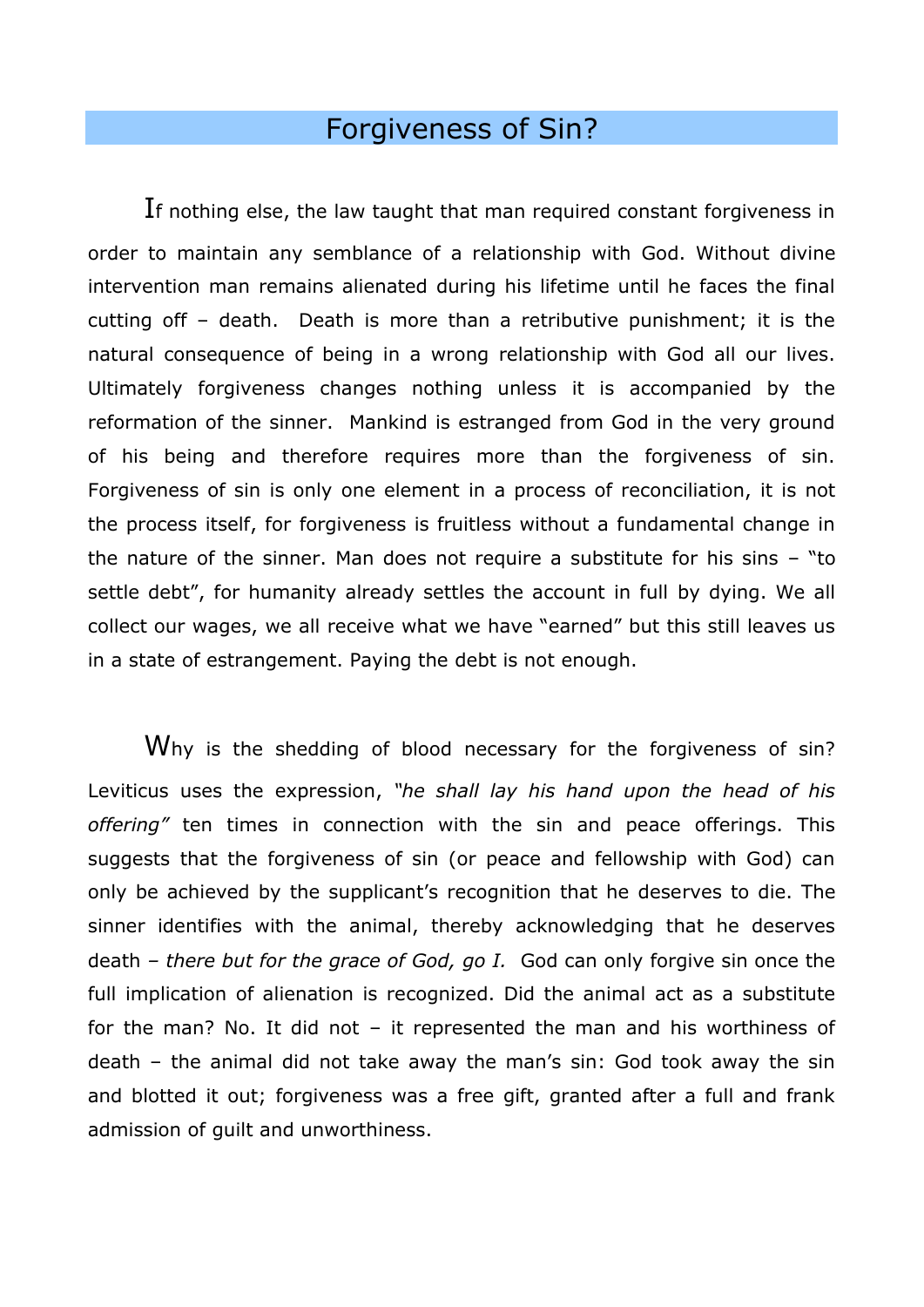It will, of course be argued that the sacrifices typified Christ – and this is true, but not as a substitute – as our representative. He is the lamb on which we metaphorically "lay our hands" – we identify with him through baptism. He does not die instead of us, but for us. The difference between animal sacrifice and Christ is that animals cannot be truly representative and therefore every single sin required the process of representation to be repeated with another animal – lay his hand upon the head – slaughter the animal –pour out the blood etc until the next time.

*"For the law having a shadow of good things to come, and not the very image of the things, can never with those sacrifices which they offered year by year continually make the comers thereunto perfect. For then would they not have ceased to be offered? Because that the worshippers once purged should have had no more conscience of sins."* (Heb.10: 1-2)

We take particular note that the author to the Hebrews uses the expressions; *"make the comers thereunto perfect"* and, *"no more conscience of sins",* clearly indicating that we are dealing with more than just the forgiveness of sins.

*"The like figure whereunto even baptism doth also now save us; not the putting away of the filth of the flesh, but the answer of a good conscience toward God, by the resurrection of Jesus Christ."* (1 Pet.3: 21)

*"And be not conformed to this world: but be ye transformed by the renewing of your mind, that ye may prove what is that good, and acceptable, and perfect, will of God."* (Rom.12: 2)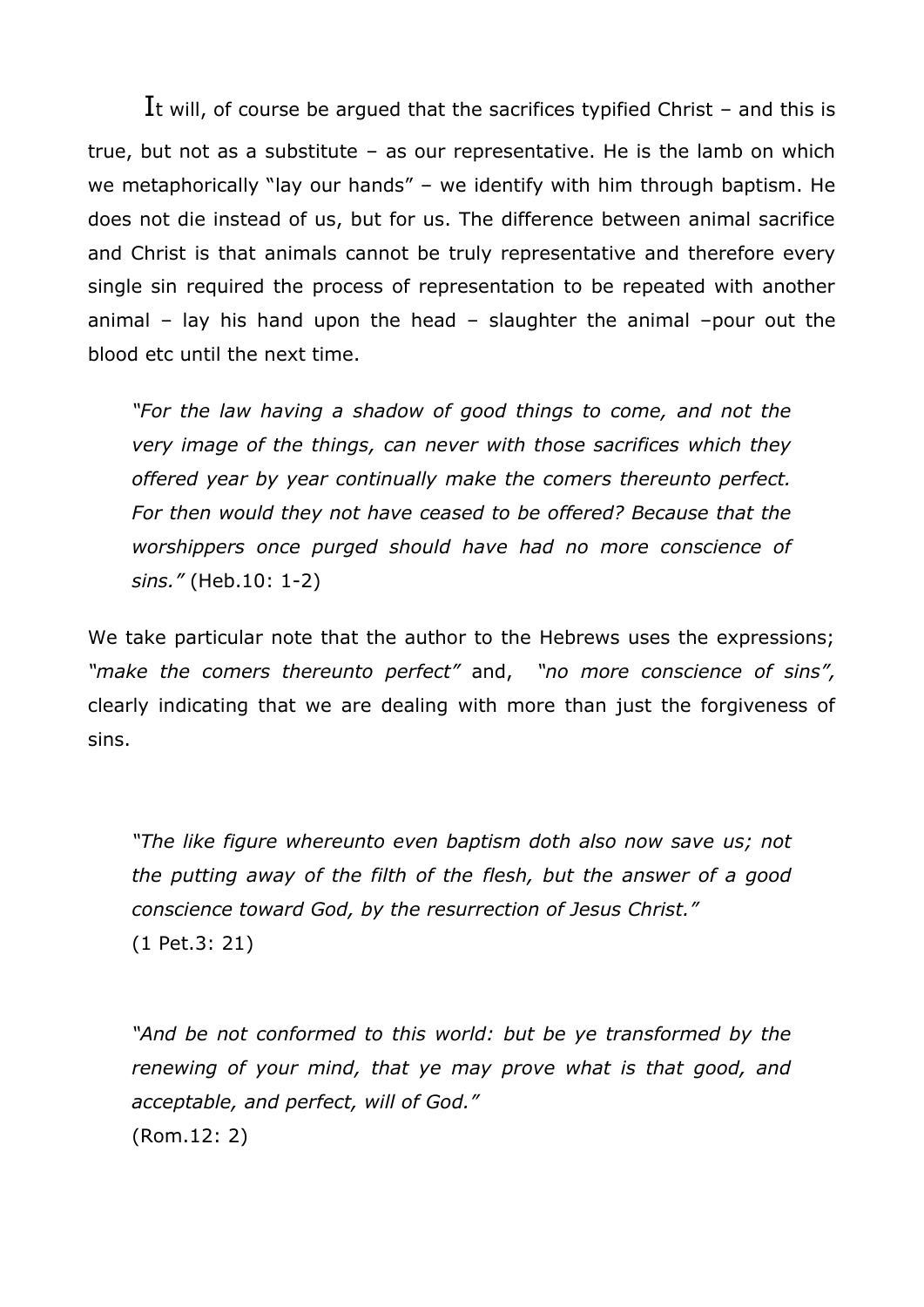#### Reconciliation

The death of Jesus is concerned not just with the forgiveness of sin, but predominately with reconciling the nature of God and the nature of man. Humanity could not achieve reconciliation without divine help, nor could God himself accomplish it without human agency, for God cannot be tempted, nor can he die. A new beginning was needed, a pristine creation, a means of incorporating the old into the new and completely transforming it – but still allowing man the dignity of freewill.

Behold the man – Jesus Christ, only God could create such a man – who bore sinful human nature, born of a woman, born under the law, but a man who was not alienated from God – who in the very ground of his being was one with his Father, one in purpose and one in character (not one in essence) - a man who had free choice, and the world at his feet. The Messiah had the power to grasp at divinity but, unlike Adam, chose to deny himself in obedience to his Father.

Such a man was put to the ultimate test of obedience, the complete denial of self, the absolute annihilation of that part of human nature that has always been opposed to God, that part of man that wishes to be selfdeterminative – to be like God –our ego. Instead he surrendered everything, even his life, demonstrating his unqualified faith in God's willingness to vindicate him by the resurrection. Death, the ultimate estrangement, was not allowed to separate him from his Father, for his whole life had been lived in accordance with the divine will. Death is the seal that is placed on a life of estrangement; it is the final separation caused by sin, however, the bands of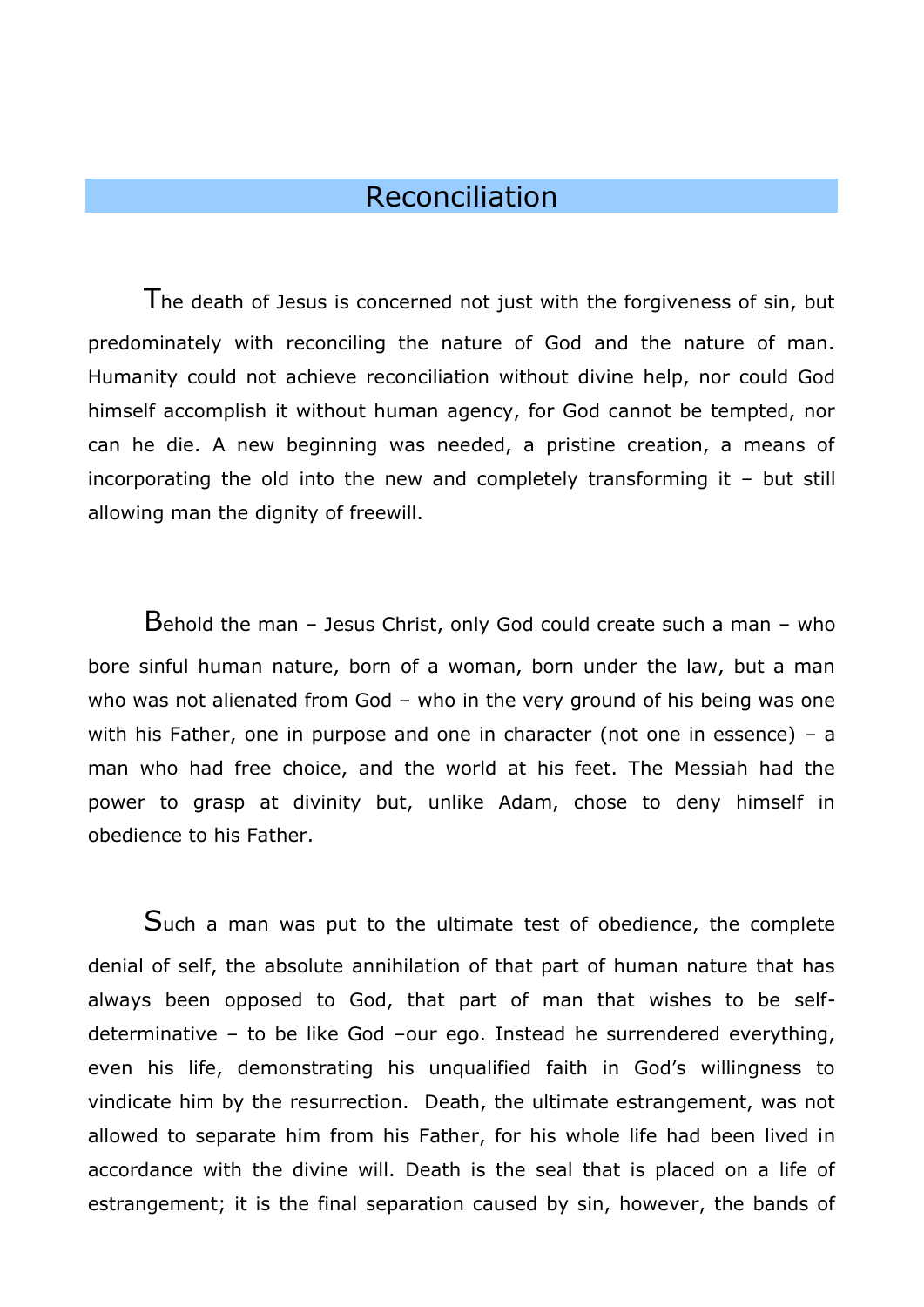*Sheol* could not hold a man who was, for all intents and purposes, one with God. Only once the old nature is permanently put to death can the new nature emerge –like a butterfly emerging from a chrysalis. Jesus' victory was thus a victory for mankind, but one that was only made possible by God.

## How did Jesus' death achieve atonement?

Jesus certainly conquered death and reconciled his own humanity with divine nature, but how is his victory transferable to us? It is only achievable by total identification with Christ. God has given back to us what Adam lost – the ability to chose – the choice to remain "in Adam" or to "put on Christ."

<span id="page-5-0"></span>The Messiah, Jesus Christ, becomes our representative and our new federal head. [\[5\]](#page-11-3) Christ embodies the potential in every human being to love God wholly and absolutely, but in our case this is only realizable with God's help. We begin our "new life" not by laying our hands on the head of the sacrificial victim, but by baptism. Baptism symbolizes our inclusive identification with the death and resurrection of Christ, baptism, taken together with the symbol of the Eucharist (eat my body and drink my blood) enables us to associate with him and eventually become like him, not in a supernatural transubstantiationalist sense, but in our character (this is not through our effort but through the in-working of the Spirit in our lives). This identification with Christ is so intimate that the members of the Church together form the corporate *"body of Christ"* and in turn *should represent him on earth.* Baptism also signifies our recognition of death as a just punishment for our sins – but by identifying with Jesus we enter into a new relationship with God, *"the answer of a good conscience toward God."* 

Jesus Christ also fulfils the Old Testament role of the kinsman redeemer raising seed to all those who were dead in Adam. Only a near kinsman can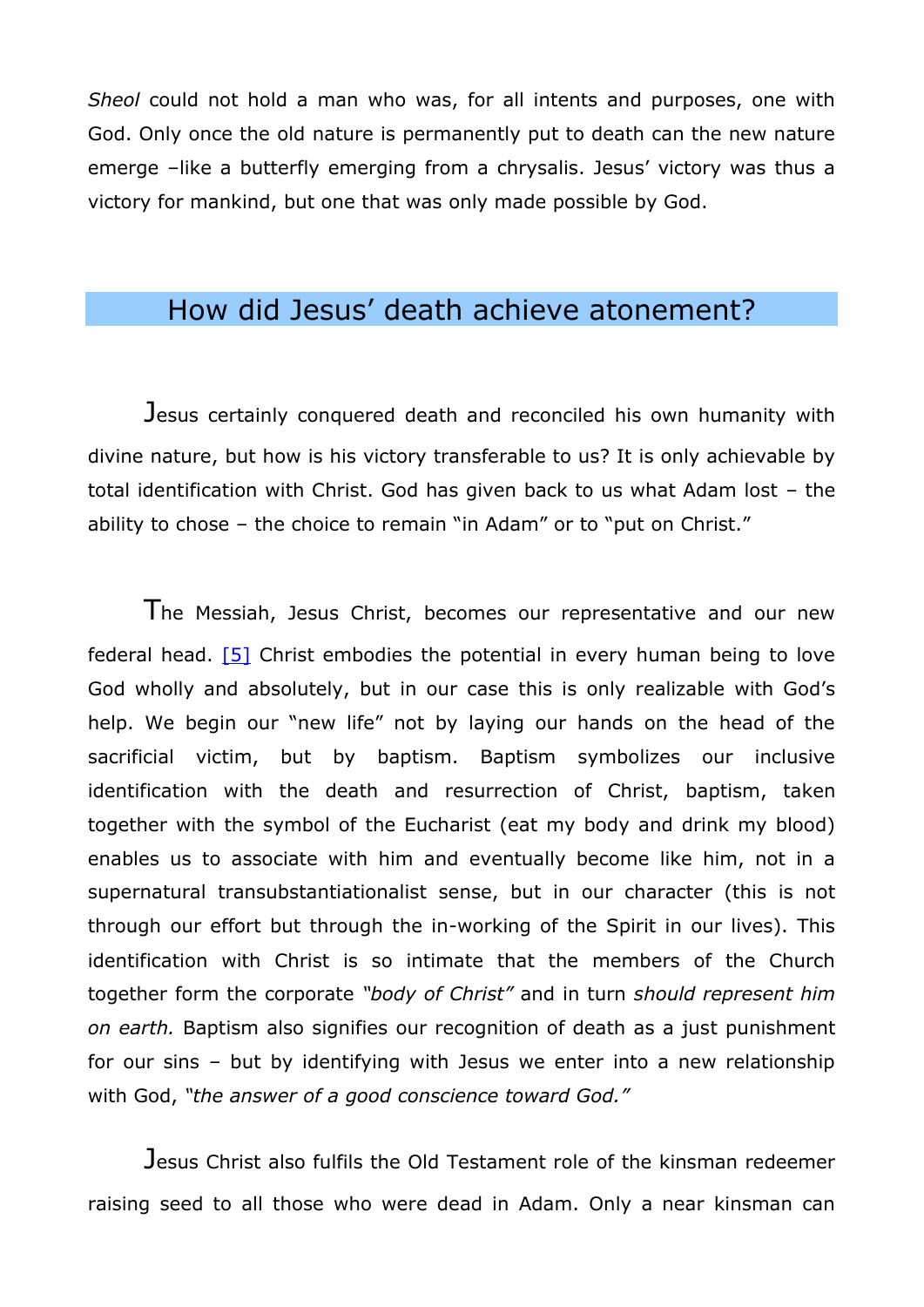perform this task – one that is related to both God and Adam. Our inheritance in "Israel", which was lost in Adam, has been gained in Christ. The implication of representation (instead of substitution) is that when we look at the face of Jesus we "see God" and when God looks upon the face of Jesus he sees you and me – the best we could ever hope to be. Jesus' love for his Father becomes *our love for the Father*; God's love for his Son becomes *his love for us.* Baptism is then not just an outward token of identification with our new federal head, it is also a sign of "new birth" we become "sons and daughters" of the living God – the "seed" that is raised to the dead (for we were dead in our sins) by the "kinsman redeemer." Jesus represents us and we become one with him by an act of faith - God faithfully accepts us and reconciles us to himself through Christ. Christ becomes the mediator of a new covenant - a covenant of faith; and what a perfect mediator – no principality, power or angel can represent us before the Father as he does.

Atonement theology tends to focus on the death of Jesus and not on the resurrection – for the victory of Christ did not end in death but in new life. New life requires a new "breath of life" and it is only through the promise of the Spirit that the transformation of the believer can be completed.

## The horror of crucifixion

The crucifixion was a horrible painful affair that brought suffering to an innocent victim. Penal Substitution atonement theology understands this as the exercising of God's wrath against sinful humanity (Christ put to death instead of us) and the "repayment of debt" the "satisfaction" due to either the divine law or divine honor. Feminist theology points out that this is a form of "child abuse" that establishes "victim culture" and promotes violence. Are they correct? The answer has to be a qualified affirmative – they are correct only within the confines of penal substitution theology. We must answer the following two questions: Did God desire Jesus' suffering? Was there any point to his suffering? (Could reconciliation be achieved in a less agonizing way?).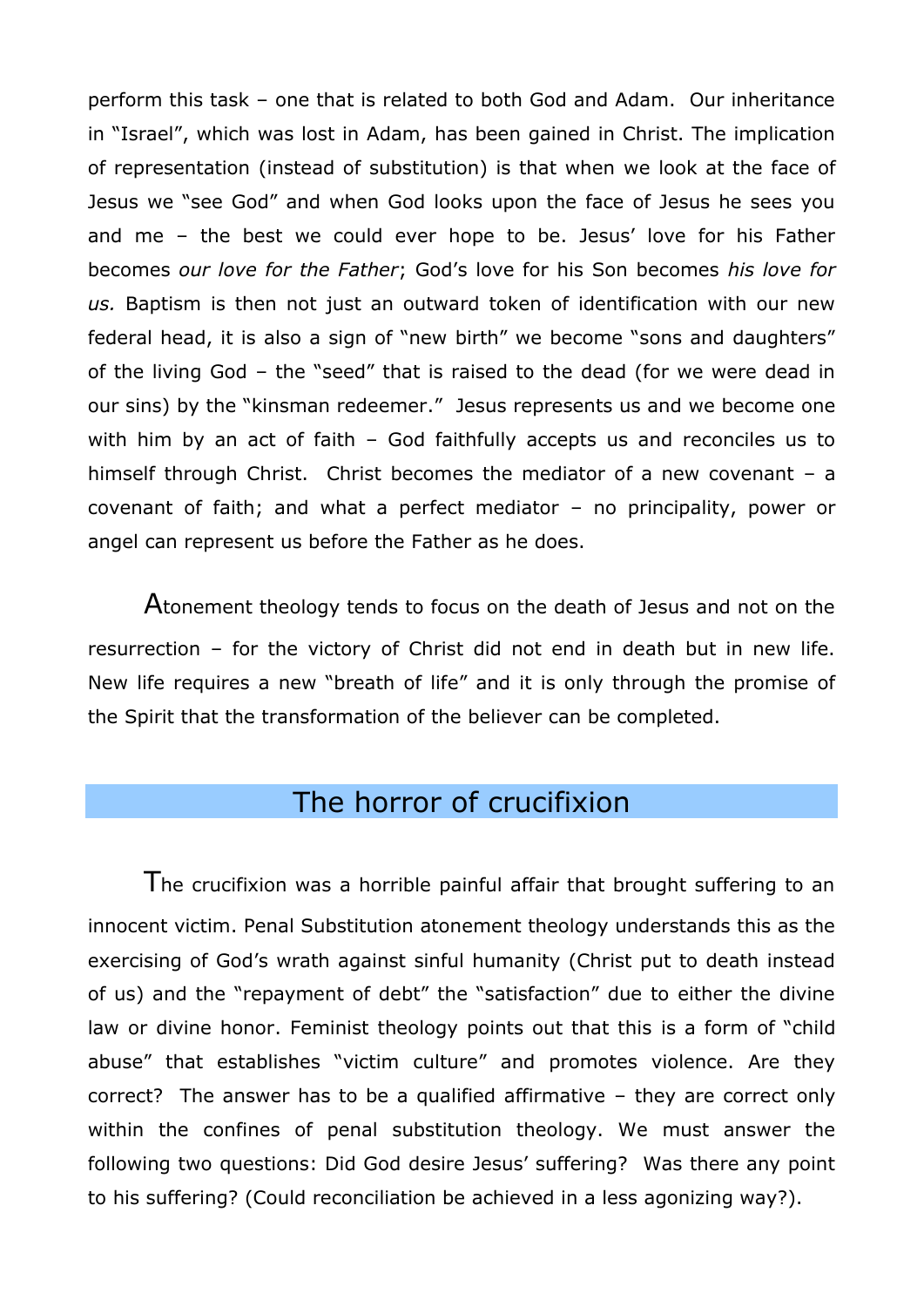Firstly, No, God did not want Jesus to suffer, took no pleasure in his suffering and no "satisfaction" from it. There is no intrinsic "merit" in suffering; God takes no pleasure in the death of a wicked man, much less in the excruciating death of his beloved Son. The Roman soldiers marveled that he died so quickly – he could have hung on the cross for three weeks and had his legs broken, but God did not prolong his agony. Men nearly always blame God for suffering, particularly when the "innocent" suffer; but the unpalatable fact remains that no one is entirely innocent and that creation itself is suffering the consequences of sin and alienation. God did not put Jesus to death – men put Jesus to death.

It is true that God could have intervened (as he can in every case of suffering- but where then is freewill and responsibility?), it is true that God, in his foreknowledge, knew the outcome of his Son's ministry (as did Jesus – but introducing the visible reign of God inevitably produces a violent reaction from sinners), it is also true that it was God's will that Jesus voluntarily "lay down his life" in the ultimate example of obedience. Nothing is impossible with God – yet it was not possible to "remove the cup" from the lips of his beloved Son. We understand then that God himself *was limited in what he could do because of man's sin* – Jesus had to voluntarily accept the consequences of sinful rebellion. Although Jesus' never suffered because of his own sin (for he was sinless) he suffered the consequences of the people's sinful rebellion against divine rule. Could Jesus have lived a sinless life and died in bed at a ripe old age? Yes, it is entirely possible – but in order to become the Passover lamb – the sign of deliverance; and man's new federal head, this had to be done openly –leaving all men without excuse. Moreover, the ultimate test of obedience is the love of ones own life – can anyone accuse Jesus of not loving God *"with his whole heart and mind and his neighbor as himself?"* Which man does not defend self when unjustly accused? Ultimate obedience is rooted in ultimate faith – faith that God would vindicate his cause. Proclaiming the kingdom of God would inevitably lead to confrontation with human self-interest and therefore to a violent death.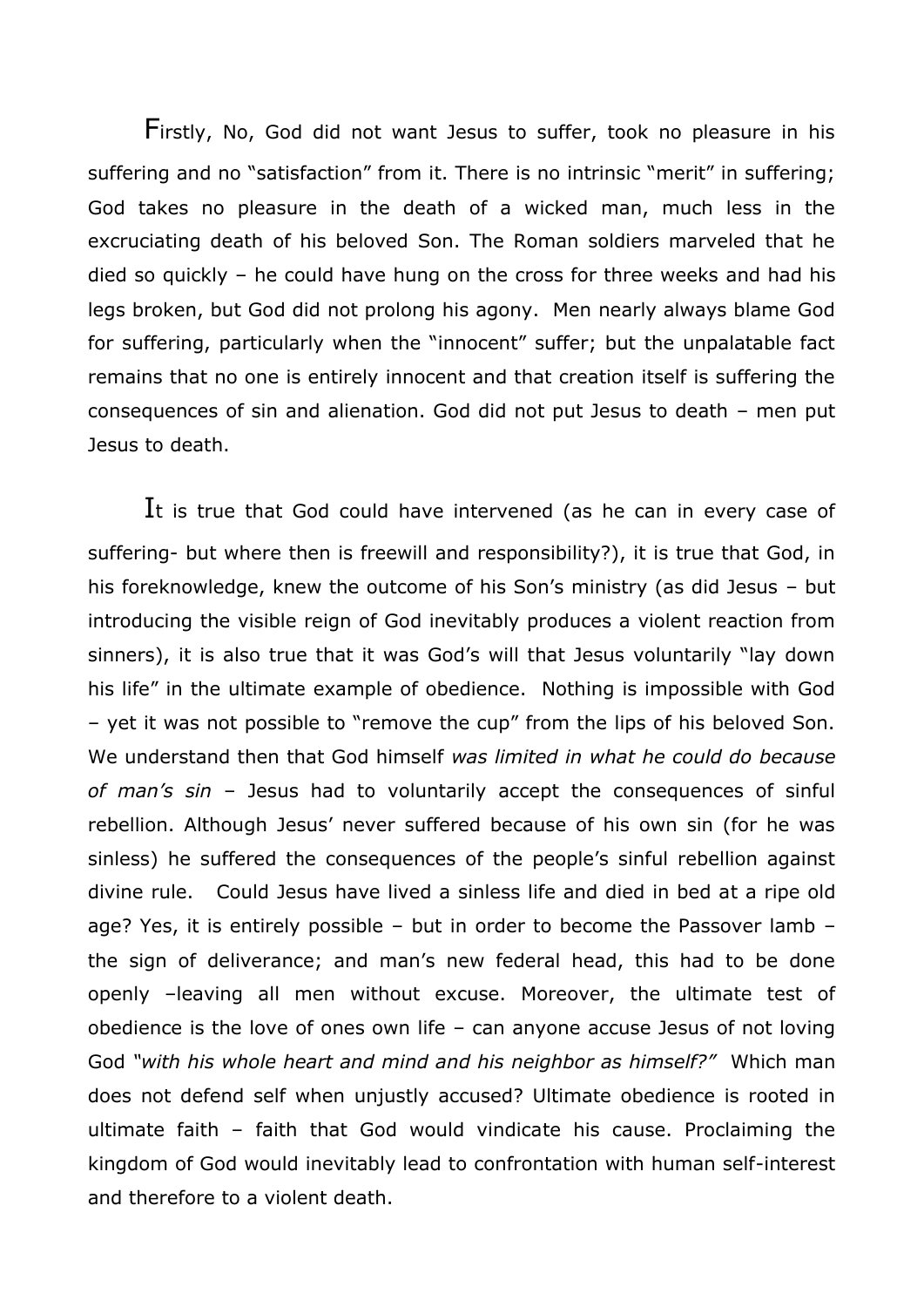Secondly, was there any point to his suffering? Jesus never knew the true isolation caused by sin because he had such a close relationship with his Father and because he was sinless. In order to become like us in all things (except sin) he had to experience that feeling of utter desolation and abandonment that all sinners at times feel. Nothing brings the feeling of helplessness and forsaking home like suffering, especially unmerited suffering and casual violence. Possibly for the first time in his life Jesus knew the feeling of utter loneliness and abandonment. It was on the cross that Jesus experienced the full horror of sin, not his own sin, but the violence of sinful men – **but the effect was the same as if he had sinned.** For the first time he felt loneliness, pain, vulnerability and shame – the shame of the cross, crucified naked like a common criminal. Something it would have been otherwise impossible for the sinless one to experience – for shame is a consequence of sin. How did he react? Did he come down from the cross (which was entirely within his power); did he curse God and die? No. He committed his Spirit – his breath and life force (not his soul) into the faithful keeping of his Father – he experienced the same feelings of sin and the same death that every sinful man does. Yet, he did no sin.

#### **Conclusion**

Jesus Christ was the Son of God and the Son of man. He was not the pre-existent "God" of the Trinity. He was the perfect representative of God to man and man to God. He is our kinsman redeemer and our new federal head (if we so choose to identify with him). Unless the church rejects the corrupt doctrines that it has accumulated over the centuries it will never understand the atonement. How can the church preach the gospel to all nations when it is so far astray from the truth? The church needs to repent and put its own house in order.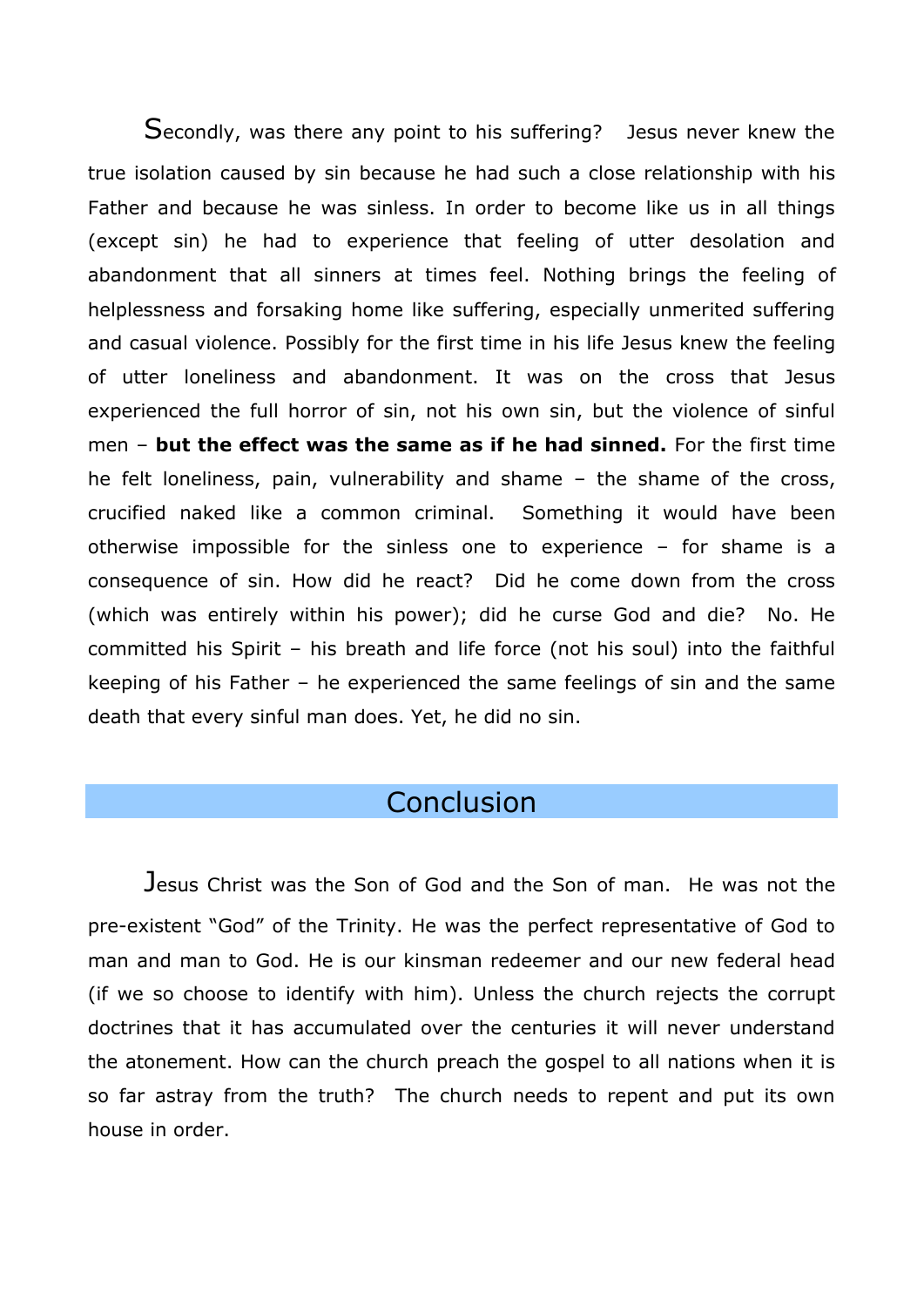#### Next issues

In the forth coming issues (God willing) we will examine the atonement in more depth including the "feast of atonement" the "suffering servant" the meaning of "ransom" and the doctrine of the Trinity amongst other things.

#### **Notes**

<span id="page-9-0"></span> $[1]$  D. Weaver has the following to say in his critical essay:

"The analysis of this essay has demonstrated the extent to which presuppositions of violence and overt violence are inherently a part of classic Christian theology. We have also observed that the abstract and ahistorical character of the classic formulas of atonement and Christology mean that they do not challenge injustice in the social order. This combination of intrinsically violent elements and lack of challenge to injustice in the social order mean that it has been possible throughout much of Christian history for Christians to profess allegiance to Jesus and to claim salvation as depicted in classic Christology and atonement, while simultaneously pursuing the violence prohibited by Jesus' teaching and life. " [page 7]

Note particularly his observations on the implications of this theology for the church:

"Satisfaction atonement accommodates violence in a third way. It structures the relationship between humankind and God in terms of an ahistorical, abstract legal formula. Thus it concerns a relationship that is outside of human history. Further, when visualizing the birth, life and teaching, death, and resurrection of Jesus, quite obviously satisfaction atonement actually needs or uses only the death of Jesus. These elements--positing a transaction outside of history and involving only the death of Jesus--make satisfaction atonement an image that (with one exception treated below) implies little or nothing about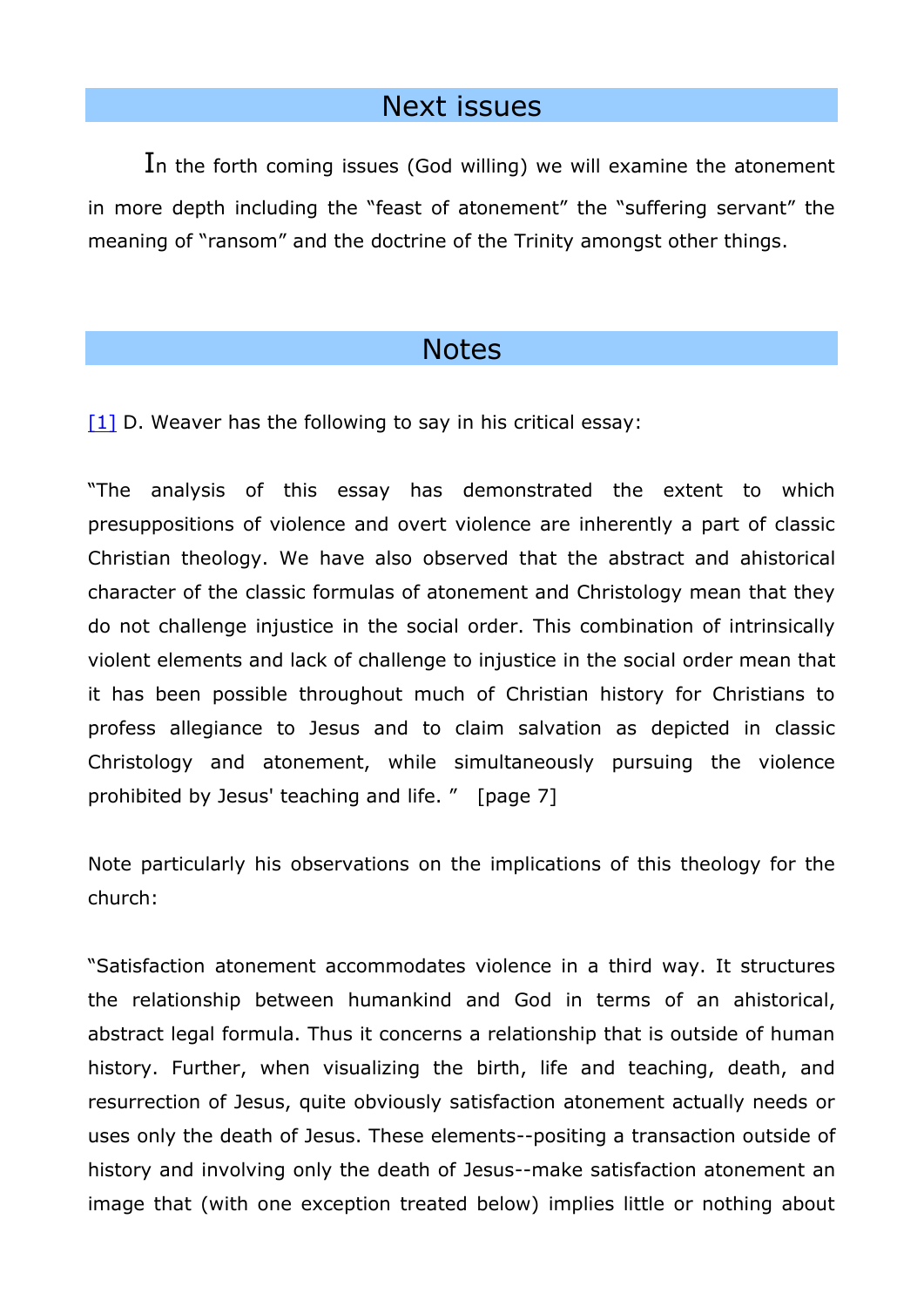ethics, and contains nothing that would challenge injustice in the social order. It is an a-ethical atonement image--it projects an understanding of salvation that is separated from ethics. That is, salvation in satisfaction atonement does not envision a change of status in history or in life on earth; rather it envisions a change in one's status outside of or beyond this life. This a-ethical orientat ion makes it quite compatible with exercise of the sword, or with accommodation of slavery and racism. And as will be explained shortly, it actually contributes to one kind of violence in history.

The particular significance of these observations about the ahistorical and aethical dimensions of satisfaction atonement appears when they are considered against the backdrop of the changes in the church that are symbolized by emperor Constantine. These changes began already in the second century and extended through several centuries in evolutionary fashion. The end result of this evolution was that the church ceased being perceived as a dissident minority group and came to identify with the social order and make use of and express itself through the institutions of the social order. Rather than posing a contrast or a challenge to the social order, church officials could now use imperial structures as allies if political authorities sided with the particular officials on the issue in question. Of course they opposed them when the political authorities disagreed with churchly officials. There came to be a marked change in the status of the church. No longer was it a minority, oppressed structure. With empe rors and lesser political officials now taking sides in theological disputes and backing the decrees of church councils, the church came to encompass the social order as a whole. A kind of culmination was reached when Emperor Theodosius made the results of the Council of Constantinople the official theology of the empire. It is the situation that is anachronistically called a "Christian society." Among other things, the exercise of the sword can represent the change in the status of the church from a contrast to an accommodation of the social order. Whereas before, Christians did not wield the sword and pagans did, now Christians wielded the sword in the name of Christ. Rather than defining what Christians did on the basis of what Jesus said or did, the operative norm of behavior for Christians became what was good or necessary to preserve "Christian society." And in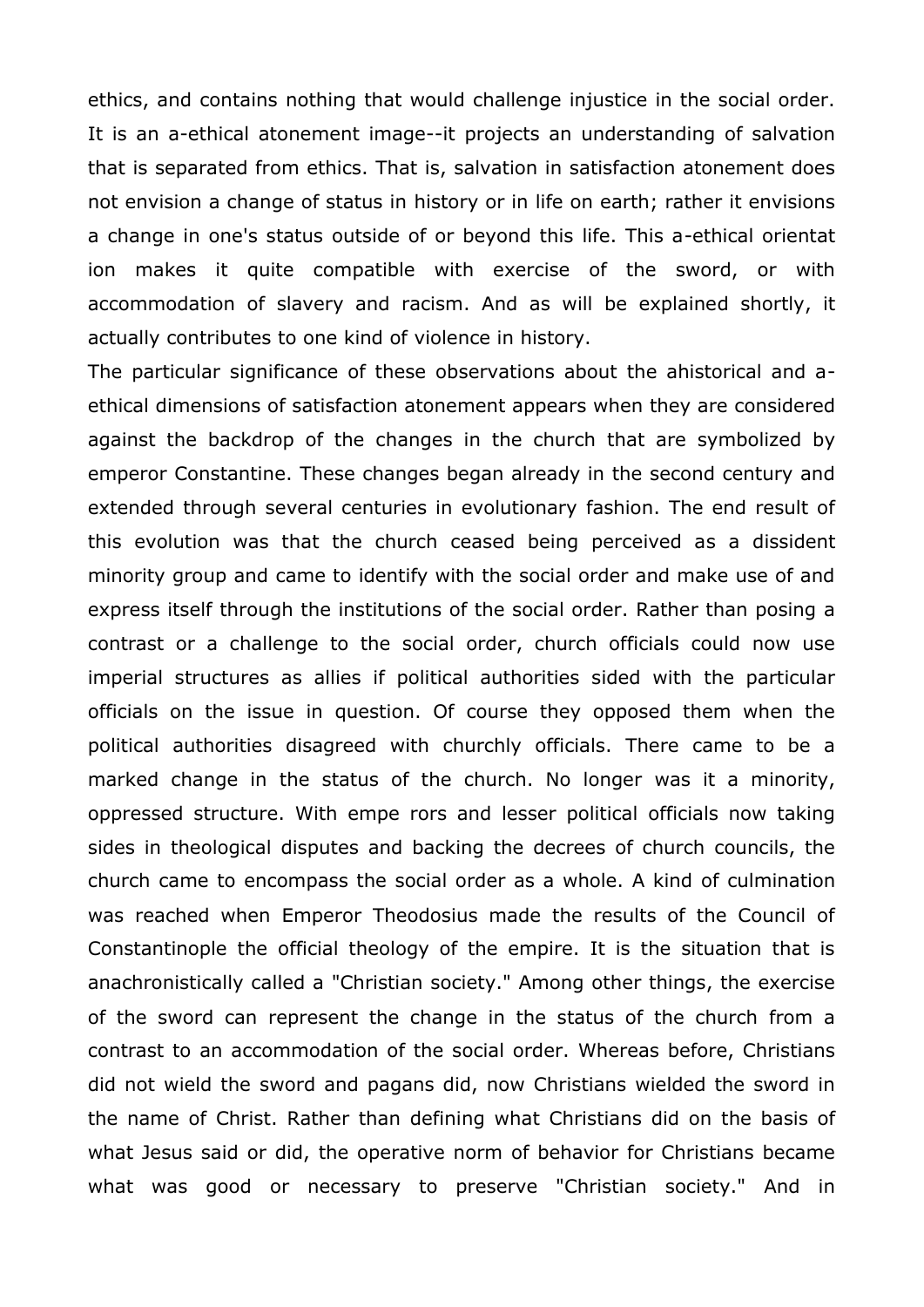determining what was good for society, the emperor rather than Jesus became the test case." [page 3]

**Violence in Christian Theology - Critical Essay** J. Denny Weaver (2001) @ [http://www.findarticles.com/p/articles/mi\\_m2096/is\\_2\\_51/ai\\_77674972/pg\\_1](http://www.findarticles.com/p/articles/mi_m2096/is_2_51/ai_77674972/pg_1)

<span id="page-11-0"></span>[\[2\]](#page-0-1) The *Qu'ran* sums it up succinctly: "Namely that no bearer of burdens (sins) can bear the burdens (sins) of another; and that man can have nothing but what he strives for; That (the fruit of) **his striving will soon come in sight**; **Then will he be rewarded with a reward complete;** That to thy Lord is the final Goal." (Q.53: 33-42) Of course, *Qu'ranic* theology teaches that people receive their just deserts - *we get what we have "earned."* The Bible is clear that the wages of sin is death –this is the only "reward" we can claim by merit.

<span id="page-11-1"></span>[\[3\]](#page-1-0) "*Justice surely demands that at the very least the guilty party -- [i.e. humanity] -- provide as much of the satisfaction as he or she can*."

Michael Martin, *"The Case Against Christianity,"* Temple University Press, (1991), Page 257 to 258.

<span id="page-11-2"></span>[\[4\]](#page-1-1) Fr. John Mabry views the Penal Theory as *"..an oppressive theology, and inauthentic in light of Jesus' teaching.*" He asks: "*how can a God who in Jesus told us that we were never to exact vengeance, that we were to forgive each other perpetually without retribution, demand of us behavior that God 'himself' is unwilling or unable to perform?...why can God not simply forgive as we are instructed to do, rather than mandating that some 'innocent and spotless victim' bear the brunt of 'his' reservoir of wrath? The ability of humans to do this when God will not or cannot logically casts humanity as God's moral superior. This is of course absurd!"*

<http://www.luckymojo.com/esoteric/religion/christianity/9606.vctrpnl.j3>

<span id="page-11-3"></span>[\[5\]](#page-5-0) Below follow excerpts from an article by S. M. Baugh on covenant theology; the complete article is worth reading; his presentation of covenant theology, as a framework for systemization is instructive (although we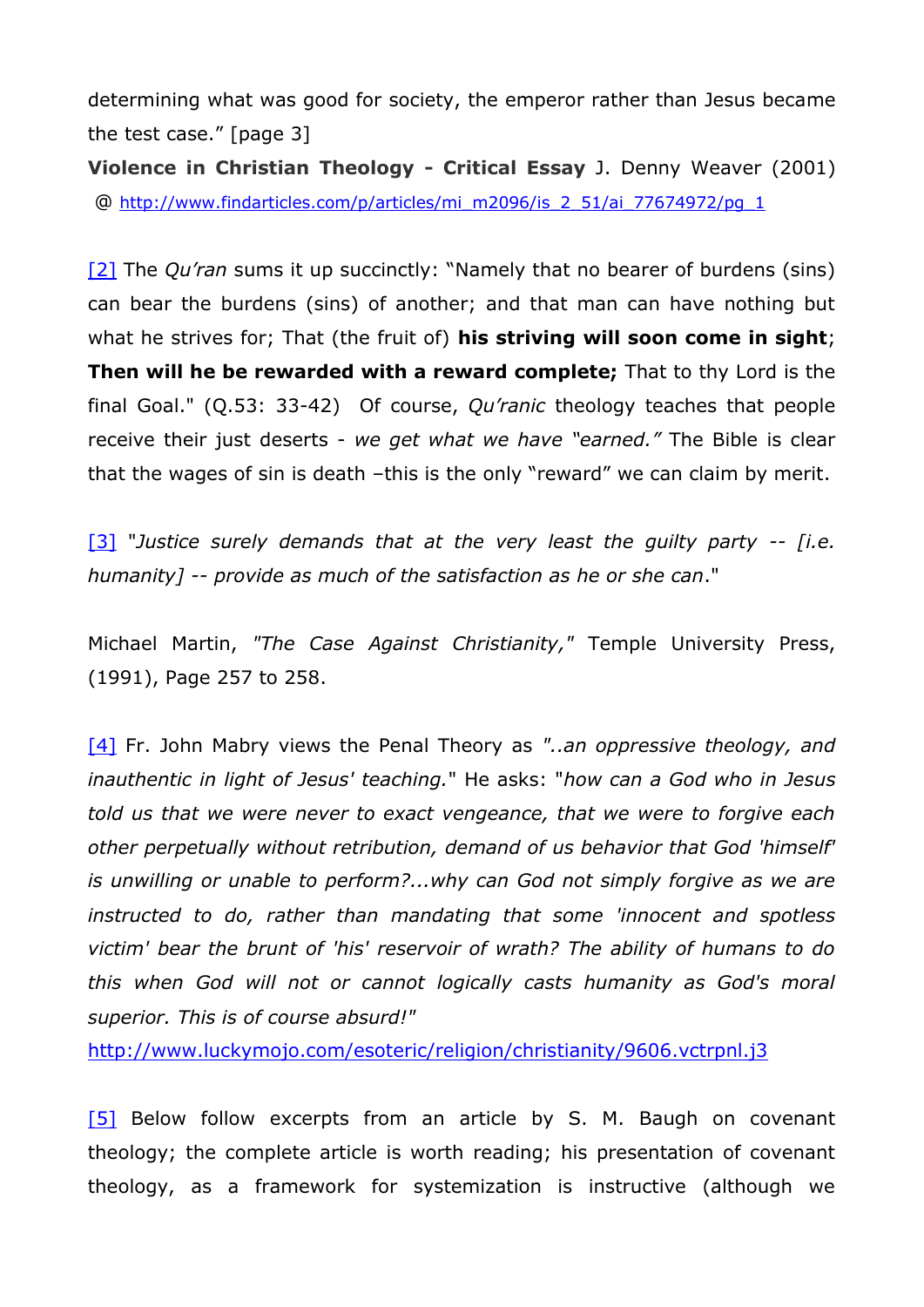disagree with the Trinitarian dogma). Note how Jesus becomes **both a substitute and a representative** – **surely this is a contradiction he is either one or the other.**

It is a fundamental point of the Pauline Gospel: that Christ died on our behalf while we were weak and helpless (5:6), guilty sinners (5:8), and God's rebellious enemies (5:10). Christ hardly died because we were personally righteous and, therefore, deserving of acquittal at his judgment seat (cf. 5:7), nor did he die only after our renovation. The question should arise in our minds from this "on our behalf" -- as it does in Paul's -- how can there be this kind of exchange? How can Christ die in the place of someone else? "No man can redeem the life of another or give to God a ransom for him -- the ransom for a life is costly, no payment is ever enough" (Ps. 49:7-8). [page 11]

How is it then that Christ could give his life in exchange for ours when no one else can do this for another? **How can Jesus Christ act as our Substitute?**  This is the thread in Romans 5:6-11, which Romans 5:12-21 picks up and answers, and the "therefore" in verse 12 makes the connection: Christ died on our behalf, therefore, we must see that the workings of this exchange is just as in Adam ... so also in Christ. In biblical theology, **this substitution is the act of a federal representative,** or using biblical terms, a "Mediator" or "Guarantor of the new covenant" (Heb. 7:22; 8:6; 9:15; 12:24; cf. 1 Tim. 2:5).

And finally, Paul explicitly denies the comparison of Adam's sin with our sin (I paraphrase): "death reigned ... even over those who did not sin in the same way that Adam did, by breaking a curse-sanctioned commandment" (v. 14). [Page 15] All sin is law-breaking (1 John 3:4), but our sin is not comparable **with Adam's because he was the federal representative of the whole race in whom all fell, and we are not.**

Paul carefully distinguishes between "sin" and "transgression" in Romans 5:14, which directly relates to a covenantal reading. Those who died from Adam until Moses did sin (v. 14; cf. e.g., Gen. 6:5, 11-12), but it was not like the transgression of Adam, because Adam was under a covenant of works